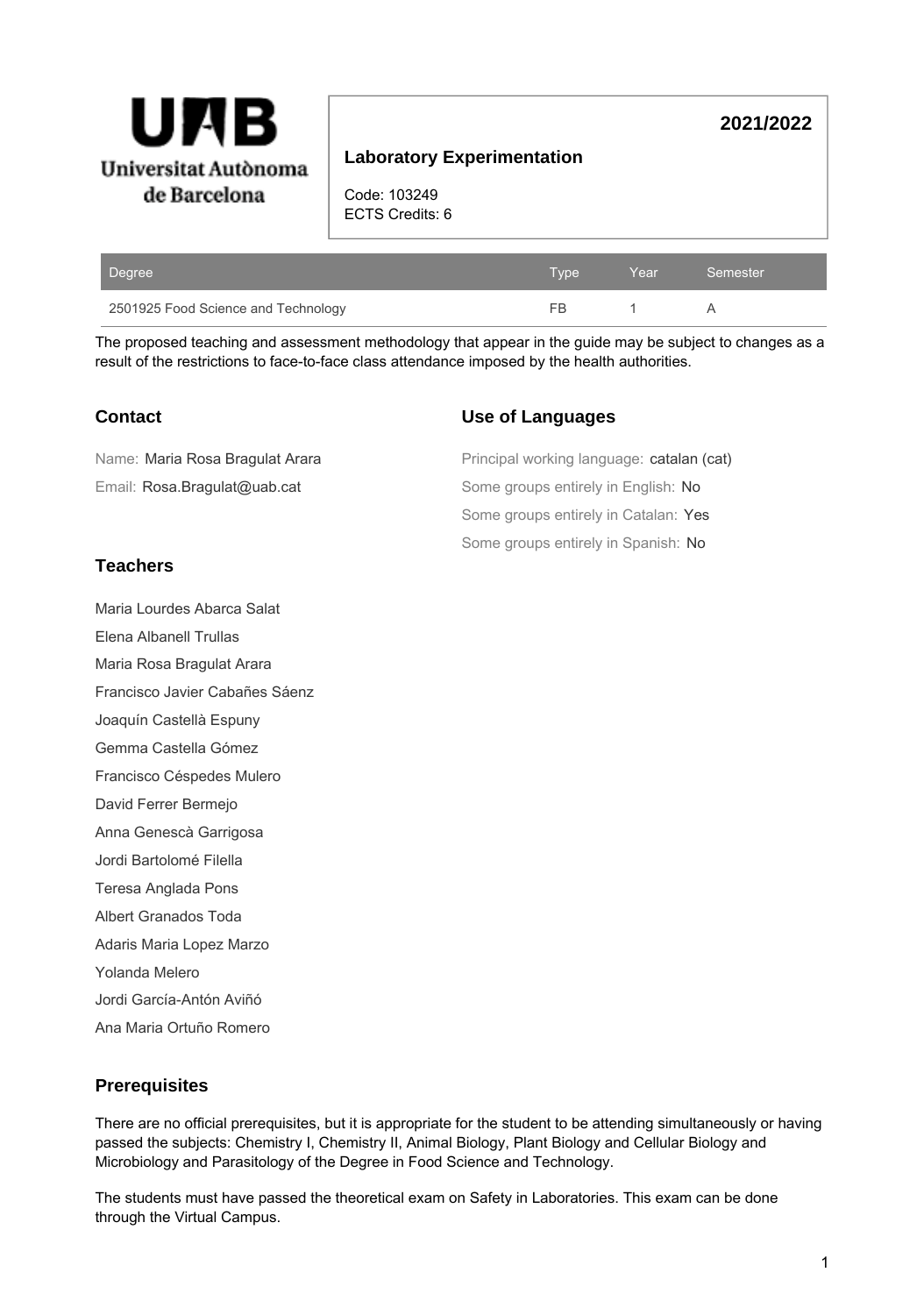# **Objectives and Contextualisation**

This is a first-year, basic and practical subject. In this subject the student will have to acquire the skills to apply some basic techniques of the areas of Chemistry, Biology, Microbiology and Parasitology. In addition, the student will have to acquire a general view of the importance of experimentation in food industry.

The specific training objectives are:

#### Objectives of the Chemistry part

- Learn how to use the analytical, precision and granular balances
- Apply volumetric techniques and verify accuracy
- To know the different techniques of separation and purification of solids
- Calibrate a pHmeter
- Understand the relative strength of acids and bases
- Understand the buffer solutions of pH work
- Synthesize organic and inorganic compounds, and calculate the yield
- Understand the bases and learn how to use different analytical techniques of quantitative analysis based on volumetric and spectrophotometric methods.
- Determine the concentration of certain molecules in real samples following the different stages of the analytical process.

### Objectives of the Biology part

- Recognize the anatomical and morphological characteristics of the different plant and animal groups
- Know the use of dichotomy keys for the determination of plants and animal species.
- Identify and taxonomically classify several plant and animal species.
- Consolidate the use of stereoscopic and optical microscopes and the preparation of samples for both types of microscopy.
- Observe different types of cells and cellular structures.
- Learn to interpret images obtained with different types of optical and electronic microscopy
- Understand the operation of the mitotic spindle and the contractile ring by observing the mitotic division in different types of cells

#### Objectives of the Microbiology and Parasitology part

- Understand the basic microbiological and parasitological techniques and methods.
- Know and differentiate the main types of microorganisms and parasites of interest in Food Sciences.

## **Competences**

- Analyse, summarise, resolve problems and make professional decisions.
- Apply knowledge of the basic sciences to food science and technology.
- Apply the scientific method to resolving problems.
- Show sensitivity to environmental, sanitary and social issues.
- Show understanding of the mechanisms by which raw materials deteriorate and the reactions and changes that take place during storage and processing, and apply the methods for controlling this.
- Use IT resources for communication, the search for information within the field of study, data processing and calculations.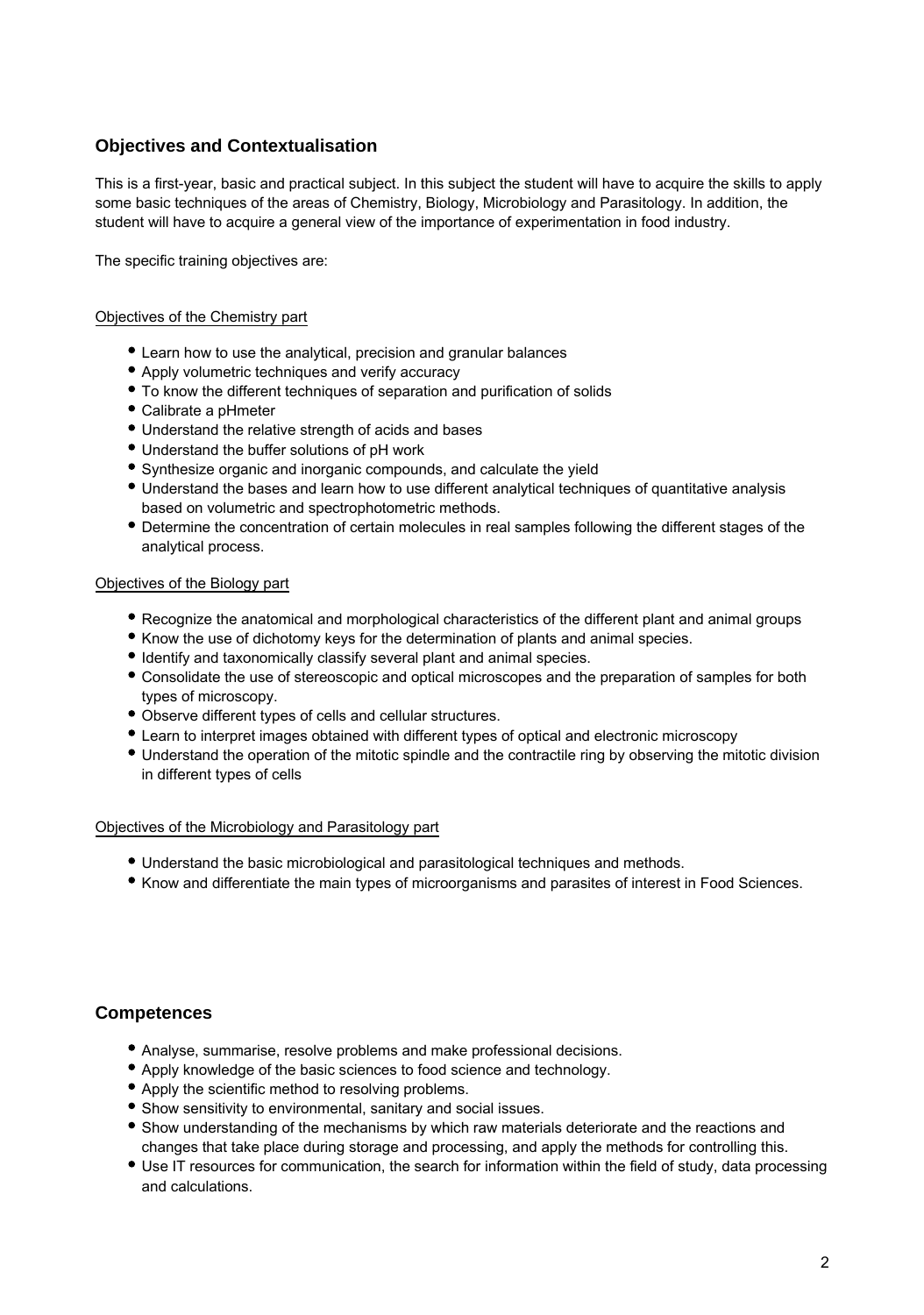# **Learning Outcomes**

- 1. Analyse, summarise, resolve problems and make professional decisions.
- 2. Apply and interpret the results of basic microbiological techniques.
- 3. Apply dissection methods for the observation and analysis of the internal anatomy of representative examples of the principal animal groups of interest in nutrition.
- 4. Apply suitable methodologies to the observation, identification, handling and conservation of the principal animal and plant species of interest in nutrition.
- 5. Apply the scientific method to resolving problems.
- 6. Classify the classical methods of gravimetric, volumetric and biological analysis.
- 7. Correctly use the protocols for manipulating reagents and chemical waste.
- 8. Distinguish between and use several basic methodologies for studying the cell and cell functions.
- 9. Interpret analysis results and assess their quality, relating them to the previous information on the sample.
- 10. Obtain, treat, recognise, identify and classify the principal parasite species of interest in foods.
- 11. Plan the strategy to follow at each stage of the analytical procedure that has been adopted to solve the problems faced, based on the material to be analysed and the objective of the analysis.
- 12. Recognise health and environmental risks associated with the manipulation of chemical and/or biological compounds.
- 13. Recognise the functioning of cells and basic cellular processes basic through practical experiments.
- 14. Recognise the stages in the analytic procedure in any type of analysis.
- 15. Show sensitivity to environmental, sanitary and social issues.
- 16. State the principles involved in food analysis methods.
- 17. Use IT resources for communication, the search for information within the field of study, data processing and calculations.
- 18. Use suitable methods for the isolation, cultivation, identification and conservation of microorganisms.

## **Content**

The subject is divided in three parts: a first part on Chemistry, a second part on Biology and a third one on Microbiology and Parasitology.

### Contents of the part of Chemistry:

Balances Volumetric material

Relative strength of acids and bases. pH shock absorbers. Measurement of pH in food products.

Separation and purification of solids.

Simple extraction

Determination of the acetic acid content in different commercial vinegar samples.

Determination of Vitamin C in a real sample.

Spectrophotometric determination of phenols.

Preparation of a carboxylic acid by oxidation of a aldehyde.

Determination of total hardness in drinking water using samples of tap water and synthetic water.

Contents of the part of Biology :

### Cell Biology

Handling of the optical microscope. Preparation of fresh samples for the observation of animal and plant cells. Visualization of the osmosis process.

Basis of electronic microscopyand characteristics of the images obtained with each type of microscope. Interpretation of electronic micrographies.

Mitotic cell division of plantand animal cells. Understanding how the mitotic spindle and the contractile ring work during cell division.

### Plant Biology

Observation in the field of cultivated plants.

Determination and description of species of the main plant groups.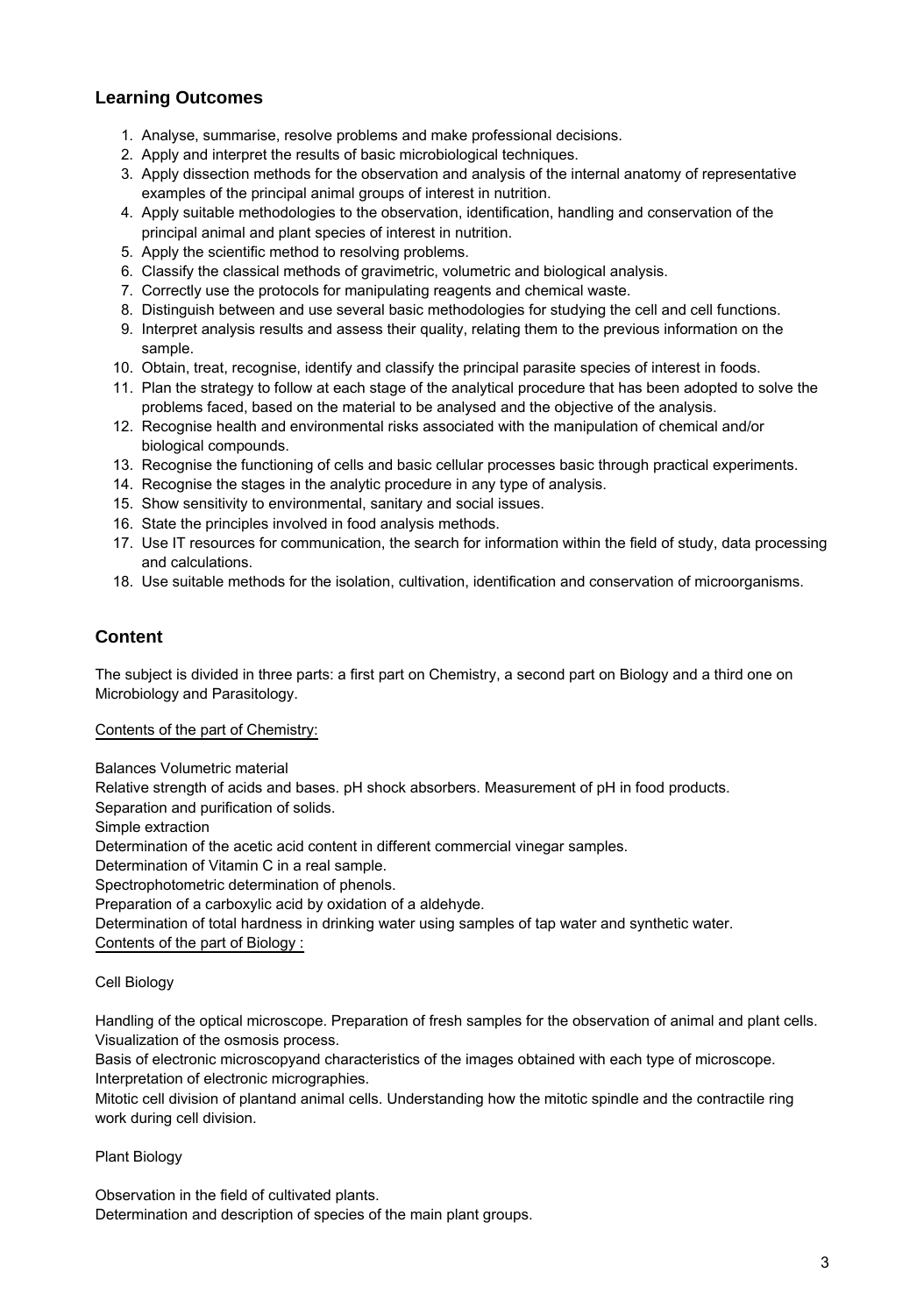Observation of cell organs and structures of vegetables. Regulatory Substances for Plant Growth

### Animal Biology

Observation and recognition of Platyhelminthes and Nematodes.

Observation and study of Molluscs

Observation and recognition of Platihelmints and Nematodes.and Anellidestaceans, Arachnids and Insects. Observation and recognition of Chordates: Cephalocordates, Chondrichthyes and Actinopterygies.

#### Contents of the part of Microbiology and Parasitology:

Aseptic techniques and seeding methods. Microorganism observation and main techniques for microorganism staining.

Techniques for scoring and isolation of microorganisms.

Study of the effect of various physical and chemical factors on microbial development.

Techniques of bacterial and fungal identification.

Morphological study of the main groups of parasites.

Methods for the identification and recognition of parasites and their forms of propagation.

\*\*Unless the requirements enforced by the health authorities demand a prioritization or reduction of these contents.

## **Methodology**

The teaching methodology will be based on learning through the active student work. The teacher will help the students in this active learning process and will give access to the information and superve their work. In agreement with the formative objectives of the subject and of each of the parts that integrate it, the formative activities are laboratory practical sessions. In the case of the Chemistry part, seminars are held prior to the practice sessions to optimize their development. The students perform the experimental work individually or in groups of two under the supervision of a teacher. Before each practical session, the students must have read the practice the practice guide in order to know the objectives of the session, its basis and the procedures the protocol that must be developed. The objective of the practical lessons is to complete and reinforce the knowledge acquired in the theoretical lessons and seminars of the corresponding subjects. In the practical sessions students will be stimulated to acquire some skills such as the ability to observe and to analyse and interpretate the results obtained. At the beginning of each session there will be an introductory explanation of the theoretical basis of the practical lesson, its interest in Food Science and Technology, how the devices that will be used during the practice work and what are the general safety rules for its development. At the end of each practice the students will be assessed through a test exam (in some cases, the students will find the questions in the guide of the practical lesson).

The teaching material used in the course will be available on the Virtual Campus platform (Moodle). At the beginning of the course the student will have available a guide of all the practical lessons to be carried out in the laboratory. In each lesson theobjective/s, basis and methodology will be defined, as well as a section for the results that will be obtained and several questions that need to be answered in each session. This platform will also be used as a mechanism for exchanging information and documents between teachers and students. It is important to note that attendance to all practical sessions is compulsory and that absences must be duly justified. In some cases, the student will also find self-assessment material in the Moodle, which can be used to reinforce the process of knowledge acquisition.

Regarding the Microbiology and Parasitology and the Chemistry sections, in the first session the student must provide the teacher with a signed form (attached to the script) stating that the student knows the rules to work safely in the laboratory and commits itself to comply with these rules . To achieve good performance of these sessions it is necessary that the student has made a prior comprehensive reading of the content of each of the practices.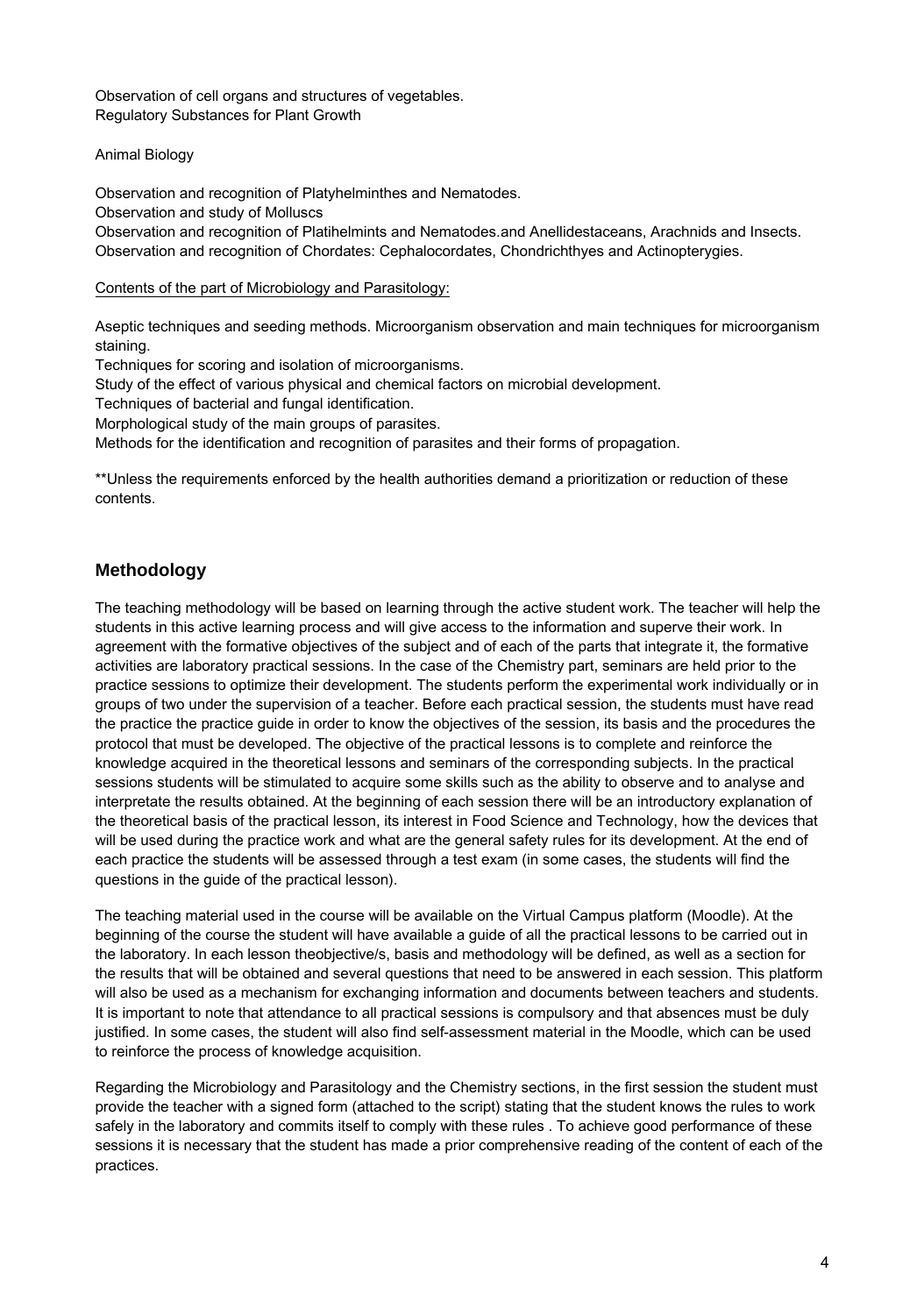\*\*The proposed teaching methodology may experience some modifications depending on the restrictions to face-to-face activities enforced by health authorities.

Annotation: Within the schedule set by the centre or degree programme, 15 minutes of one class will be reserved for students to evaluate their lecturers and their courses or modules through questionnaires.

### **Activities**

| Title                                                                                                                  | <b>Hours</b> |      | <b>ECTS</b> Learning Outcomes                             |
|------------------------------------------------------------------------------------------------------------------------|--------------|------|-----------------------------------------------------------|
| <b>Type: Directed</b>                                                                                                  |              |      |                                                           |
| Practical sessions of Microbiology and Parasitology (25h), Chemistry<br>(44h) and Animal, Plant and Cell Biology (27h) | 96           | 3.84 | 1, 5, 2, 4, 6, 8, 16, 9, 10,<br>11, 13, 12, 14, 7         |
| <b>Seminars</b>                                                                                                        | 6            | 0.24 | 6, 14, 7                                                  |
| <b>Type: Autonomous</b>                                                                                                |              |      |                                                           |
| Self study                                                                                                             | 38           | 1.52 | 1, 5, 2, 4, 6, 15, 8, 16, 9,<br>10, 11, 13, 12, 14, 7, 17 |

### **Assessment**

#### Assessment

The students will be individually assessed after each training activity . To pass the course, a minimum score of 45% must be reached on the maximum score in each of the parts. Each part has a certain weight in the global mark of the subject that is specified below.

- Chemistry (weight of 50% in the final grade of the subject): Continuous assessment during the practical sessions in which a report should be submitted at the end of each session. At the end of all the sessions, a test exam will be done and the laboratory notebooks will have to be presented. The final grade of the chemistry module will be obtained as follows:

Internship report: 85%

Attitude in the laboratory: 10%

Notebooks: 5%

- Biology (weight of 25% in the final grade of the subject): Continuous evaluation throughout all the practices. After each practice a written test a questionnaire or a test type exam will be done.

-Part Microbiology and Parasitology (weight of 25% in the final grade of the subject): Continuous evaluation during the practical sessions in which some questionnaires must be solved and submitted. The attitude and participation in the sessions of the module during the entire learning process will contribute up to 5% of the final grade of this module.

To pass the subject, attendance at practices and conferences is mandatory.

The final assessment of the subject will be obtained from the weighted average of the assessment of the different contents of each of the parts. To pass the subject it is necessary to obtain a final score equal to or greater than 5 out of a total of 10 points.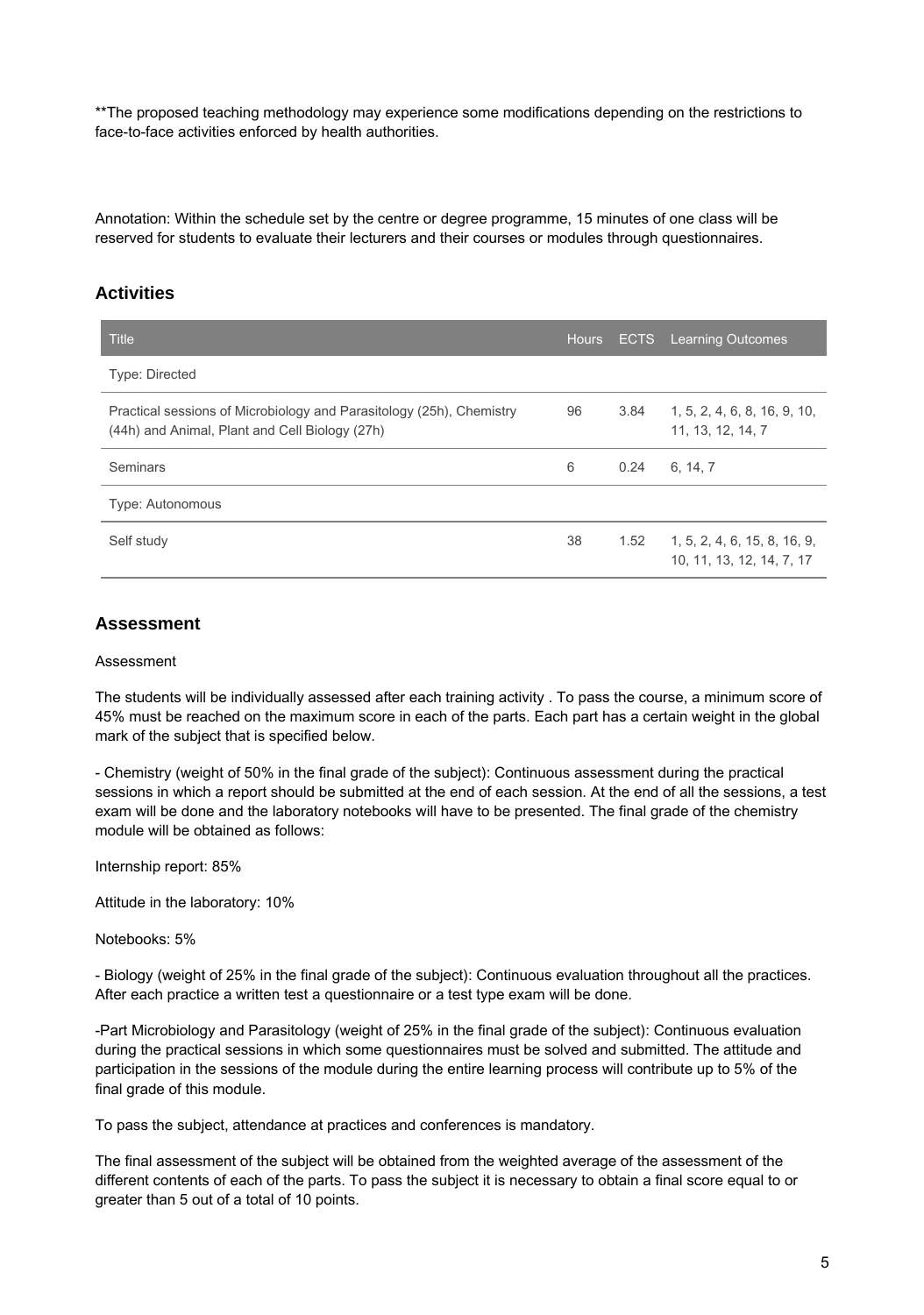Students will beconsidered not assessable if they have participated in evaluation activities that represent  $\leq$ 15% of the final score

\*\*Student's assessmentmay experience some modifications depending on the restrictions to face-to-face activities enforced by health authorities.

## **Assessment Activities**

| Title                                                   | Weighting |           | Hours ECTS Learning Outcomes             |
|---------------------------------------------------------|-----------|-----------|------------------------------------------|
| Microbiology and Parasitology questionnaires            | 25%       | 2         | $0.08$ 1, 5, 2, 15, 10, 18, 12           |
| Questionnaires and Biology tests                        | 25%       | $4 \quad$ | $0.16$ 1, 5, 4, 3, 15, 8, 13             |
| Questionnaires, tests and theoretical exam of chemistry | 50%       | $4 \quad$ | $0.16$ 1, 5, 6, 15, 16, 9, 11, 14, 7, 17 |

## **Bibliography**

BIBLIOGRAPHY AND LINKS

Part Chemistry

- Daniel C. Harris, traducció de la 6ª edició nord-americana, "Anàlisi químic quantitatiu", Editorial Reverté, SA, Barcelona

- Chang, 9ª edició "Química", McGrawHill, MèxicAmerican Chemical Society, "Química", Editorial Reverté, 2007, Barcelona

Part: Cell, plant and animal Biology

Cell Biology

La bibliografia i els enllaços web dels continguts de Biologia Cel·lular s'indiquen en els protocols de pràctiques o, si és el cas, en la Guia Docent de la corresponent assignatura de teoria.

Plant Biology

- Narbors, M. W., 2005. Introducción a la Botánica. Pearson, Madrid.

- de Bolòs, O; Vigo, J.; Masalles, R.M. i NInot, J.M. 1990. Flora Manual dels Països Catalans. Editorial Pòrtic, S.A. Barcelona.

Link

<http://herbarivirtual.uib.es/cas-ub/estatic/quees.html>

#### Animal Biology

The bibliography and the web links of the contents of Animal Biology are indicated in the protocols of practicals lesons or, as the case may be, in the Teaching Guide of the corresponding theory subject

Part Microbiology and Parasitology

Microbiology